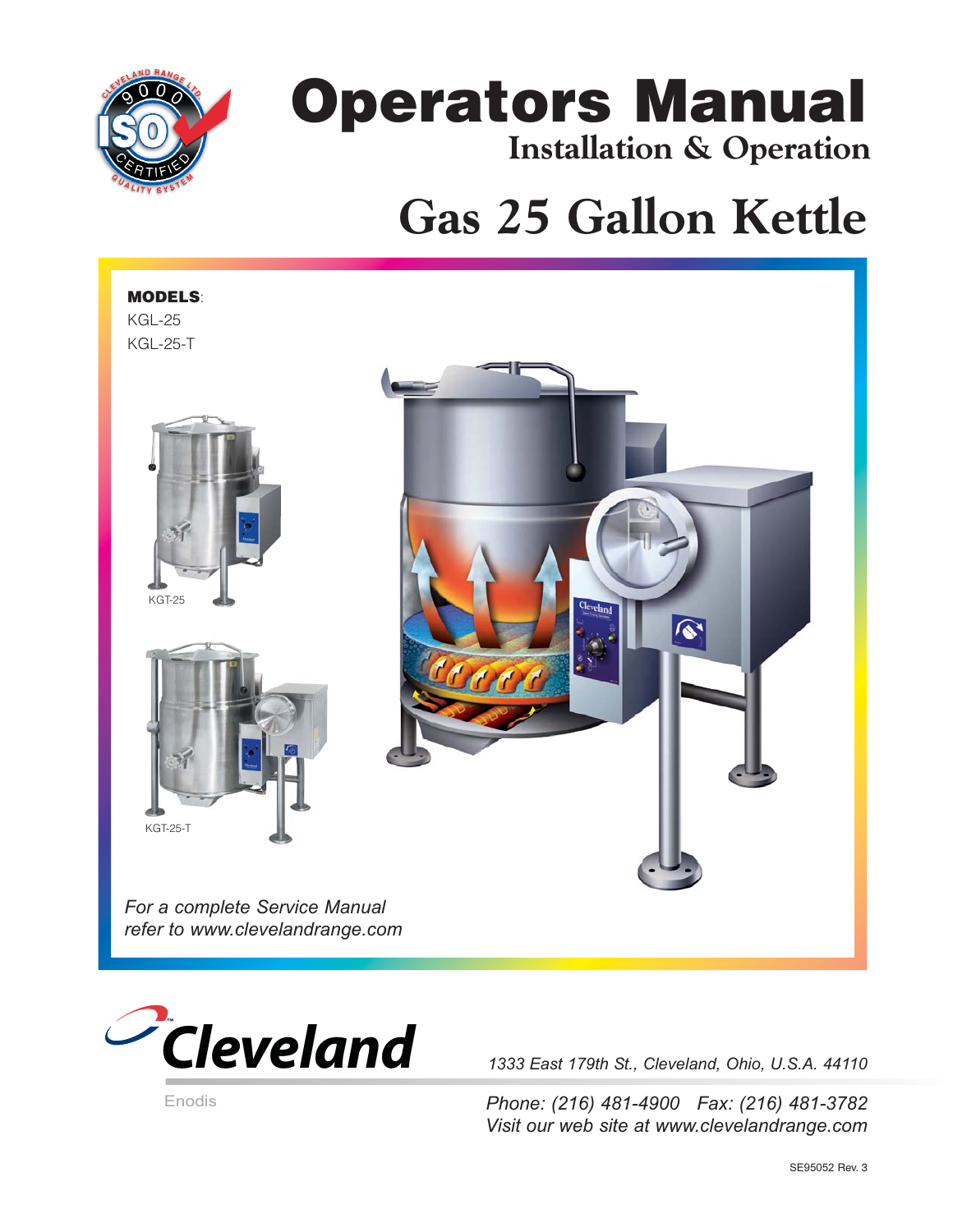# **FOR THE USER**

## **IMPORTANT!**

#### **PRIOR TO REMOVING ANY FITTINGS ENSURE KETTLE IS AT ROOM TEMPERATURE AND PRESSURE GAUGE IS SHOWING ZERO OR LESS PRESSURE**.

#### **FOR YOUR SAFETY**

DO NOT STORE OR USE GASOLINE OR ANY OTHER FLAMMABLE LIQUIDS AND VAPOURS IN THE VICINITY OF THIS OR ANY OTHER APPLIANCE.

**WARNING**: Improper installation, adjustment, alteration, service or maintenance can cause property damage, injury or death. Read the installation and operating instructions thoroughly before installing or servicing this equipment.

# **IMPORTANT**

POST IN A PROMINENT LOCATION, INSTRUCTIONS TO BE FOLLOWED IN THE EVENT THE USER SMELLS GAS. THIS INFORMATION SHALL BE OBTAINED BY CONSULTING YOUR LOCAL GAS SUPPLIER.

KEEP APPLIANCE AREA FREE AND CLEAR FROM COMBUSTIBLES.

DO NOT OBSTRUCT THE FLOW OF COMBUSTION AND VENTILATION AIR.

ALL SERVICE MUST BE PERFORMED BY A QUALIFIED CLEVELAND RANGE TECHNICIAN.

#### **RETAIN THIS MANUAL FOR YOUR REFERENCE.**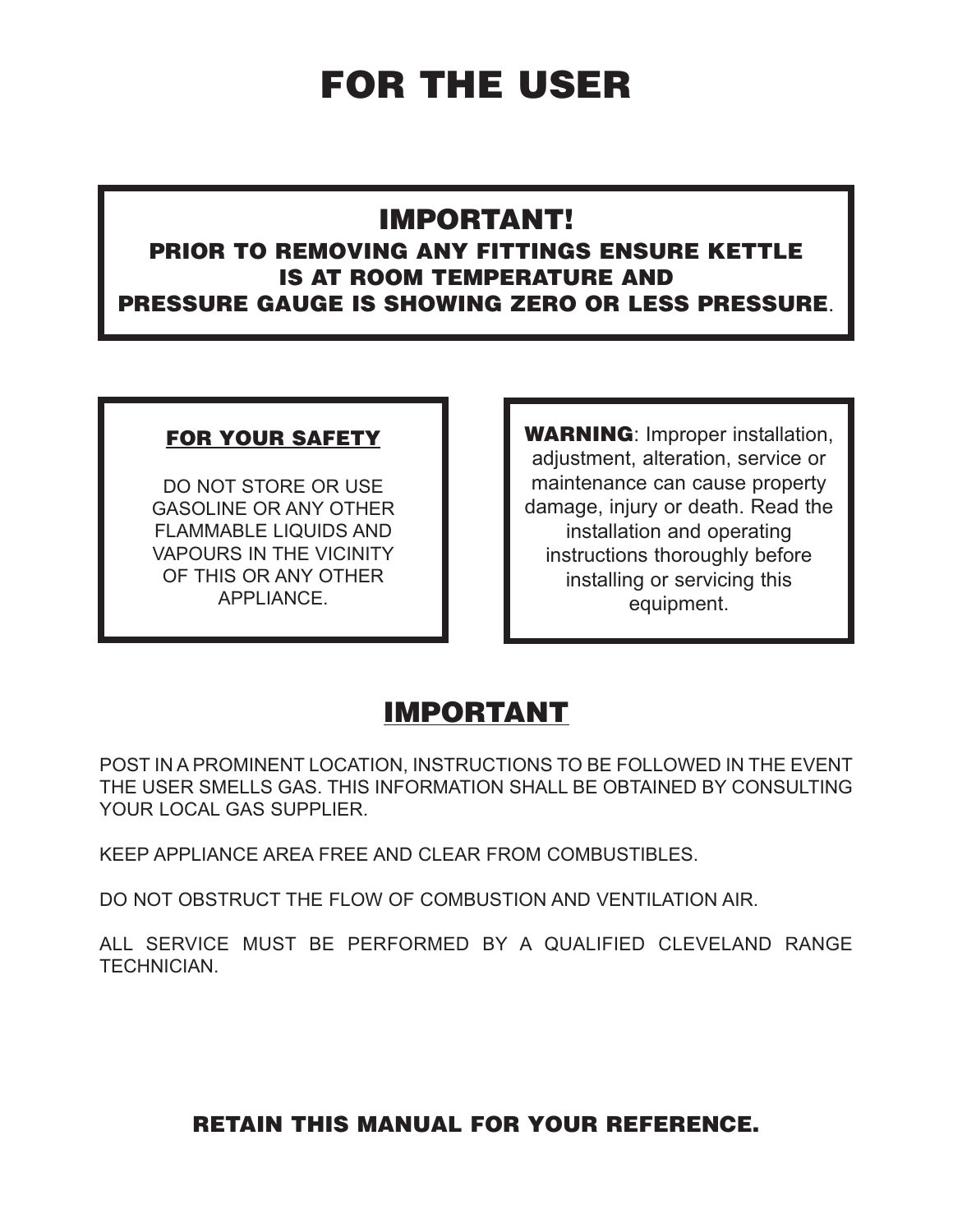# **For your safety**

# **DANGER**



Keep clear of pressure relief discharge.



Keep hands away from moving parts and pinch points.

# **IMPORTANT**



Inspect unit daily for proper operation.



Do not fill kettle above recommended level marked on outside of kettle.



Surfaces may be extremely hot! Use protective equipment.

# **CAUTION**



Wear protective equipment when discharging hot product.



Do not lean on or place objects on kettle lip.



Stand clear of product discharge path when discharging hot product.

# **SERVICING**



Shut off power at main fuse disconnect prior to servicing.



Ensure kettle is at room temperature and pressure gauge is showing zero or less prior to removing any fittings.

# **GAS APPLIANCES**



Do not attempt to operate this appliance during a power failure.



Keep appliance and area free and clear of combustibles.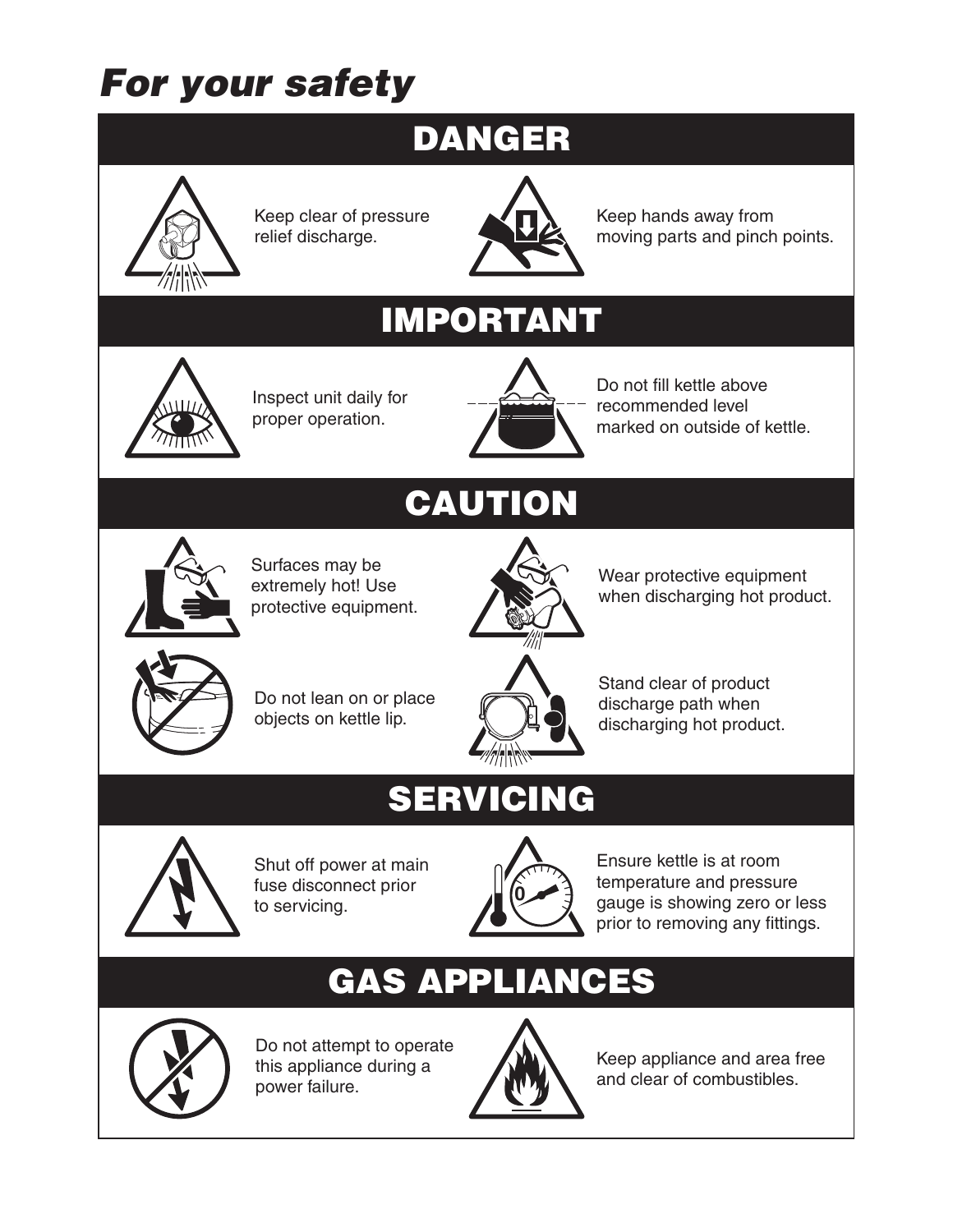# **INSTALLATION**

## **INSPECTION**

Before unpacking visually inspect the unit for evidence of damage during shipping.

If damage is noticed, do not unpack the unit, follow shipping damage instructions.

#### **SHIPPING DAMAGE INSTRUCTIONS**

If shipping damage to the unit is discovered or suspected, observe the following guidelines in preparing a shipping damage claim.

- **1.** Write down a description of the damage or the reason for suspecting damage as soon as it is discovered. This will help in filling out the claim forms later.
- **2.** As soon as damage is discovered or suspected, notify the carrier that delivered the shipment.
- **3.** Arrange for the carrier's representative to examine the damage.
- **4.** Fill out all carrier claims forms and have the examining carrier sign and date each form.

## **GENERAL**

Installation of the kettle must be accomplished by qualified installation personnel working to all applicable local and national codes. Improper installation of product could cause injury or damage.

This equipment is built to comply with applicable standards for manufacturers. Included among those approval agencies are: UL, A.G.A., NSF, ASME/N.Bd., CSA, CGA, ETL, and others. Many local codes exist, and it is the responsibility of the owner/installer to comply with these codes.

Observe all clearance requirements to provide proper make-up air flow. Do not obstruct the flow of combustion and ventilation air. Check rating plate to ensure that kettle has been equipped to operate with the type of gas available at the installation.

#### **CLEARANCE REQUIREMENTS**

This unit must be installed in accordance with the clearances shown on the rating label which is adhered to the unit.

**FOR YOUR SAFETY**. Keep the appliance area free and clear of combustible materials.

## **INSTALLATION**

**Note:** For clearance requirements, suggested drain location and assembly details refer to SPECIFICATION DRAWING.

- **1.** Position the unit in it's permanent location, and level the unit by turning the adjustable feet.
- **2.** Once positioned and leveled, permanently secure the unit's flanged feet to the floor using 5/16" lag bolts and floor anchors



(supplied by the installer). Three bolts are required to secure each of the flanged feet.

**3.** Seal joints of flanged feet with a silicone sealant.

## **GAS**

#### *ENSURE THE GAS SUPPLY MATCHES THE KETTLE'S REQUIREMENTS AS STATED ON THE RATING PLATE.*

It is recommended that a sediment trap (drip leg) be installed in the gas supply line. If the gas pressure exceeds 14" water column, a pressure regulator must be installed, to provide a maximum of 14" water column gas pressure to the gas control valve.

Connect the gas line to the manual valve located at the rear of the control box.

Installation must be in accordance with local codes and/or the National Fuel Gas Code ANSI Z223.1 Latest Edition (USA) or the latest Installation Codes for Gas Burning Appliances and Equipment CAN/ CGA B149.1 and CAN/ CGA B149.2 (Canada). Use a gas pipe joint compound which is resistant to L.P. gas. Test all pipe joints for leaks with soap and water solution. Ensure that the gas pressure regulator is set for the manifold pressure indicated on the gas rating plate.

The appliance and its individual shut-off valve must be disconnected from the gas supply piping system during any pressure testing of that system at test pressures in excess of 1/2 psi (3.45 kPa). The appliance must be isolated from the gas supply piping system by closing its individual manual shut-off valve during any pressure testing of the gas supply piping system at test pressures equal to or less than 1/2 psi (3.45 kPa).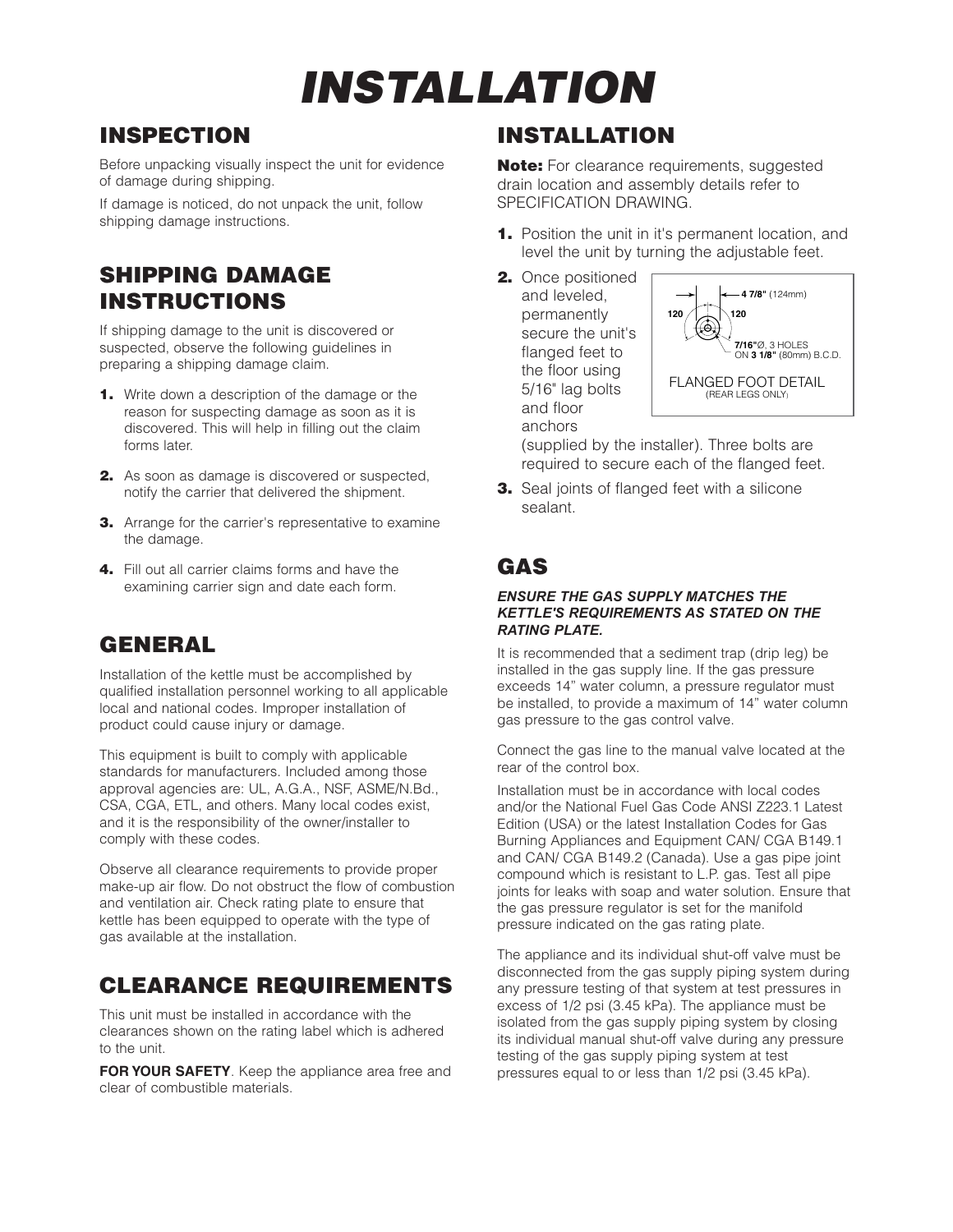### **ELECTRICAL**

#### *ENSURE THE ELECTRICAL SUPPLY MATCHES THE KETTLE'S REQUIREMENTS AS STATED ON THE RATING LABEL.*

A cord and plug are supplied with the unit. Simply plug the unit into any grounded outlet rated for a minimum of 10 amps.

**WARNING:** Electrical Grounding Instructions.

This unit is equipped with a three-prong (grounding) plug for your protection against shock hazard and should be plugged directly into a properly grounded three-prong receptacle. Do not cut or remove the grounding prong from this plug. Standard supply voltage is 115 volts A.C., however, optional A.C. voltages can be supplied on special order. A separate fused disconnect switch must be supplied and installed in the high voltage electrical supply line. The kettle when installed, must be electrically installed and grounded in accordance with local codes, or in the absence of local codes, with National Electrical Code, ANSI/NFPA 70-1990 (USA) or the Canadian Electrical Code, CSA C22.2, Part 1 (Canada).

#### **VENTILATION**

Gas fired kettles are only to be installed under a ventilation hood in a room which has provisions for adequate make up air. Further information can be obtained by referring to the U.S.A. National Fire Protection Associations NFPA96 regulations. These standards have also been adopted by the National Building Code in Canada.

#### **WATER**

The sealed jacket of the gas-fired kettle is precharged with the correct amount of a water-based formula, and therefore, no water connection is required to the kettle jacket. The kettle can be equipped with optional hot and cold water taps, the taps require 1/2" copper tubing as supply lines.

## **INSTALLATION CHECKS**

Although the kettle has been thoroughly tested before leaving the factory, the installer is responsible for ensuring the proper operation of kettle once installed.

#### *DO NOT ATTEMPT TO OPERATE THIS APPLIANCE DURING A POWER FAILURE.*

#### *KEEP APPLIANCE AND AREA FREE AND CLEAR OF COMBUSTIBLES.*

- **1.** Before turning the kettle on, read the vacuum/pressure gauge. The gauge's needle should be in the green zone. If the needle is in the "VENT AIR" zone, follow air venting procedure.
- **2.** Supply power to the kettle by placing the fused disconnect switch to the "ON" position.
- **3.** Unit has been thoroughly checked for gas leaks at the factory however the installer should check all connections using soap bubble or gas detector for any leaks which may have resulted from shipping or installation.
- **4.** Turn on main gas supply to unit. Open the kettle's shut-off valve (located at back of console).
- **5.** Turn the temperature control knob to "**1**" (Min.). The green LED light should remain lit, indicating the burner is lit, until the set temperature is reached. Then the green light will cycle on and off, indicating the burner is cycling on and off to maintain temperature.
- **6.** Tilt the kettle forward. After a few seconds the red "LOW WATER" light should be lit when the kettle is in a tilted position. This light indicates that the burner has automatically been shut off by the kettle's safety circuit. This is a normal condition when the kettle is in a tilted position.
- **7.** Raise the kettle to the upright position. The red "LOW WATER" light should go out when the kettle is upright.
- **8.** Turn the temperature control knob to "**10**" (Max.) and allow the kettle to preheat. The green light should remain on until the set temperature is reached. Then the green light will cycle ON and OFF, indicating the burner is cycling ON and OFF to maintain temperature.

#### **CLEANING**

After installation the kettle must be thoroughly cleaned and sanitized prior to cooking.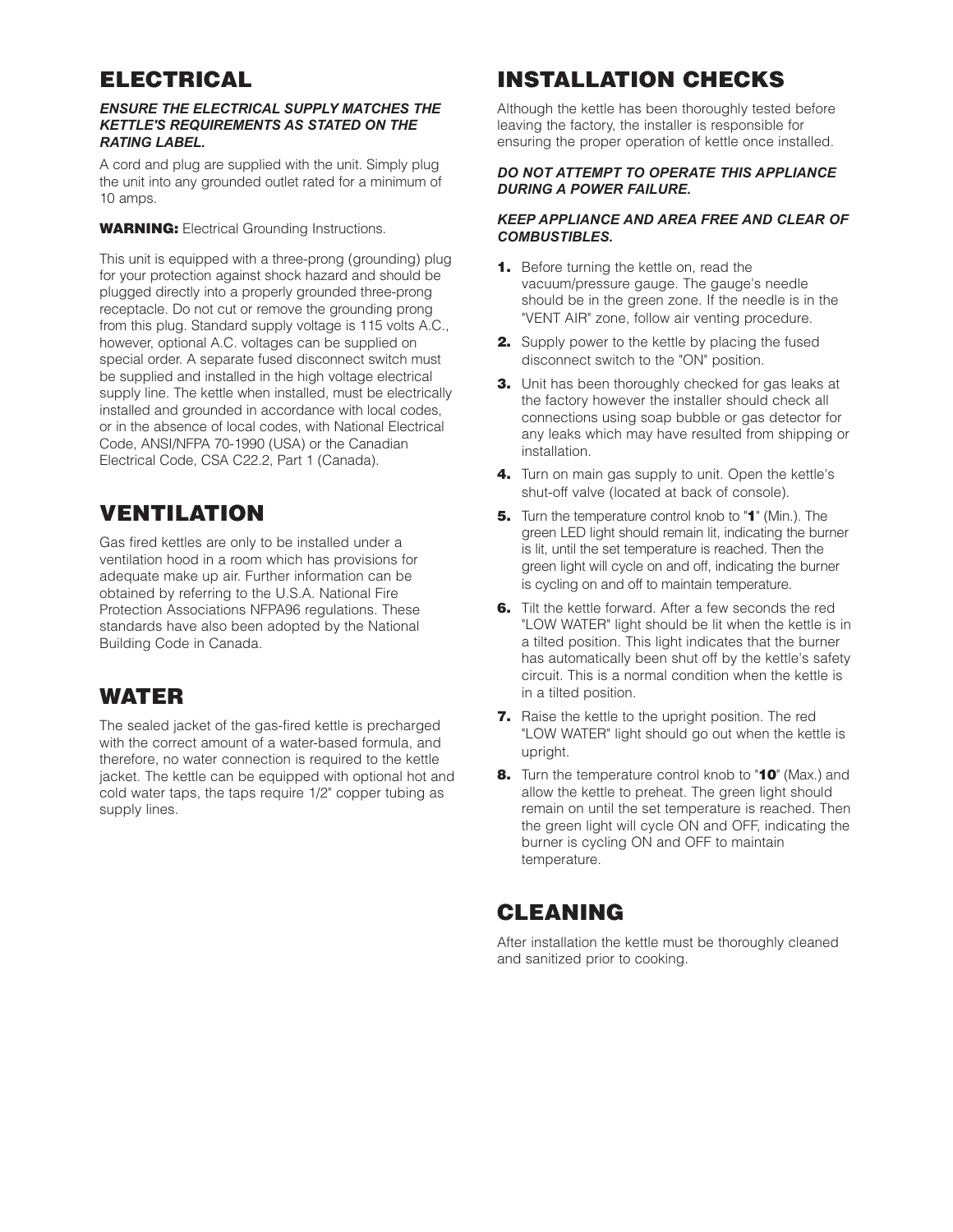# **OPERATING INSTRUCTIONS**



| <b>ITEM #</b> | <b>DESCRIPTION</b>                                   | <b>FUNCTION</b>                                                                                                                                                                 |
|---------------|------------------------------------------------------|---------------------------------------------------------------------------------------------------------------------------------------------------------------------------------|
| 1.            | Tilt Wheel (tilting models only)                     | Used for tilting the kettle.                                                                                                                                                    |
| 2.            | Vacuum/Pressure Gauge                                | Indicate steam pressure in PSI inside steam jacket as well as<br>vacuum in inches of mercury.                                                                                   |
| З.            | Pressure Relief Valve                                | This valve is used to vent the kettle and in the unlikely event there is<br>an excess steam build-up in the jacket, this valve opens<br>automatically to relieve this pressure. |
| 4.            | Low Water Indicator Light (Red)                      | When lit, indicates that the kettle is low on water and will not operate<br>in this condition. This will also light when the kettle is tilted.                                  |
| 5.            | On-Off Switch/<br>Solid State Temperature<br>Control | Turns kettle ON/OFF and allows the operator to adjust the kettle<br>temperature in increments from 1 (Min.) to 10 (Max.).                                                       |
| 6.            | Heat Indicator Light (Green)                         | When lit, indicates that the kettle's burner is on.<br>Cycles ON-OFF with burner.                                                                                               |
| 7.            | Water Level Sight Glass                              | Displays water level in steam jacket.                                                                                                                                           |
| 8.            | Ignition Failure Indicator Light<br>(Amber)          | Indicates failure of heating system to ignite.                                                                                                                                  |
| 9.            | Tangent Draw-Off Valve                               | Used for draining product or wash water from kettle. It is supplied as<br>standard equipment on stationary kettles and is optional on tilting kettles.                          |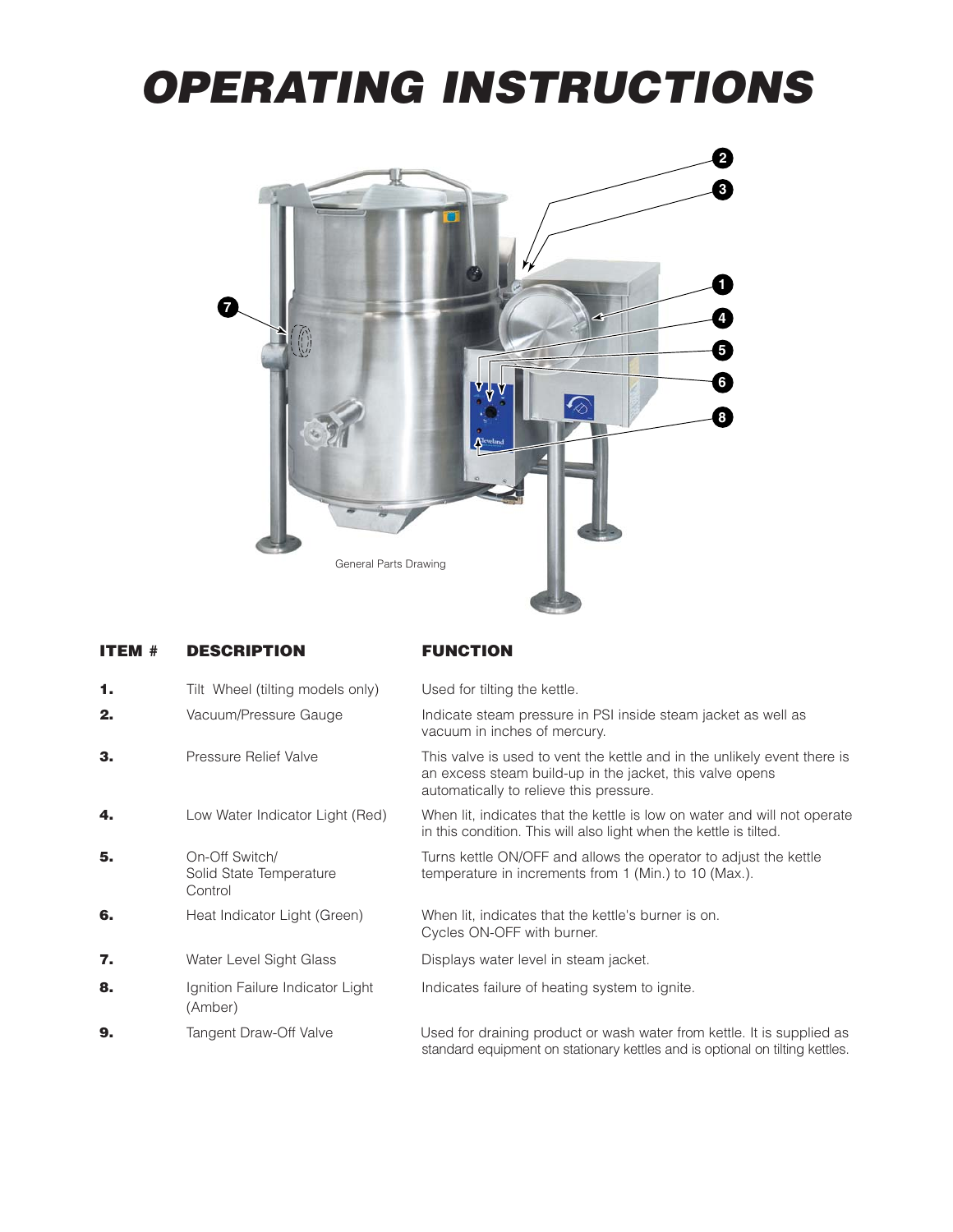#### **OPERATING THE KETTLE**

*DO NOT ATTEMPT TO OPERATE THIS APPLIANCE DURING A POWER FAILURE.*

*KEEP APPLIANCE AND AREA FREE AND CLEAR OF COMBUSTIBLES.*

*DO NOT LEAN ON OR PLACE OBJECTS ON KETTLE LIP. SERIOUS INJURY COULD RESULT IF KETTLE TIPPED OVER, SPILLING HOT CONTENTS.*

- **1.** Before turning kettle on, read the Vacuum/Pressure Gauge (**2**). The gauges needle should be in the green zone. If the needle is in the "VENT AIR" zone, refer to the Kettle Venting Instructions. Any air that may be present will increase cooking times. Once heated, the kettle's normal maximum operating pressure is approximately 10-12 psi while cooking a water base product.
- **2.** Ensure that the electrical service to the kettle is turned on at the fused disconnect switch.

| Temperature<br>Control | Approximate<br>Product Temperature                                                        |     |
|------------------------|-------------------------------------------------------------------------------------------|-----|
| Setting                | ۰F                                                                                        | °€  |
| MIN.                   | 120                                                                                       | 49  |
|                        | 130                                                                                       | 54  |
| 2.                     | 145                                                                                       | 63  |
| З.                     | 160                                                                                       | 71  |
| 4.                     | 170                                                                                       | 77  |
| 5.                     | 185                                                                                       | 85  |
| 6.                     | 195                                                                                       | 91  |
| 7.                     | 210                                                                                       | 99  |
| 8.                     | 230                                                                                       | 110 |
| 9.                     | 245                                                                                       | 118 |
| MAX.                   | 265                                                                                       | 130 |
|                        | <b>NOTE:</b> Certain combinations of ingredients will<br>result in temperature variations |     |

Temperature Range Chart

**3.** Preheat the kettle by turning the ON/OFF Switch/Solid State Temperature Control (**5**) to the desired temperature setting (see above, TEMPERATURE RANGE CHART). The Heat Indicator Light (Green) (**6**) will remain lit, indicating the burner is on, until the temperature setting is reached. When the green light goes off, the burners are off, and preheating is complete.

**NOTE:** When cooking egg and milk products, the kettle should not be preheated, as products of this nature adhere to hot cooking surfaces. These types of food should be placed in the kettle before heating is begun.

**4.** Place food product into the kettle. The Heat Indicator Light (Green) (**6**) will cycle on and off indicating the burners are cycling on and off to maintain the set temperature.



**NOTE:** Do not fill kettle above recommended level marked on outside of kettle.

**NOTE:** The Low Water Indicator Light (Red) (**4**) should not be lit when kettle is in upright postion during kettle operation. This light indicates that the burners have been automatically shut off by the kettle's safety circuit. It is, however, normal for the red light to come on when the kettle is in a tilted position.

**5.** When cooking is completed turn ON/OFF Switch/Solid State Temperature Control (**5**) to the "OFF' position.

**NOTE:** A five minute complete shut-of period is required before relighting.

**6.** Pour the contents of the kettle into an appropriate container by tilting the kettle forward. Care should be taken to pour slowly enough to avoid splashing off the product.

**NOTE:** As with cleaning food soil from any cookware, an important part of kettle cleaning is to prevent food from drying on. For this reason, cleaning should be completed immediately after cooked foods are removed.

### **APPROXIMATE BOILING TIMES**

The accompanying chart shows approximate times required for electric kettles of various capacities to boil water. The ON/OFF Switch/Solid State Temperature Control (**5**) must be set at "**10**" (Max.) throughout the heat-up period. Water will boil about 1/3 faster if the kettle is filled only to the outer steam jacket's welded seam resulting in a kettle filled to 2/3 capacity.

| <b>Kettle Capacity</b> | <b>Minutes</b> |
|------------------------|----------------|
| 25 gallon              | .37            |

Approximate Boiling Times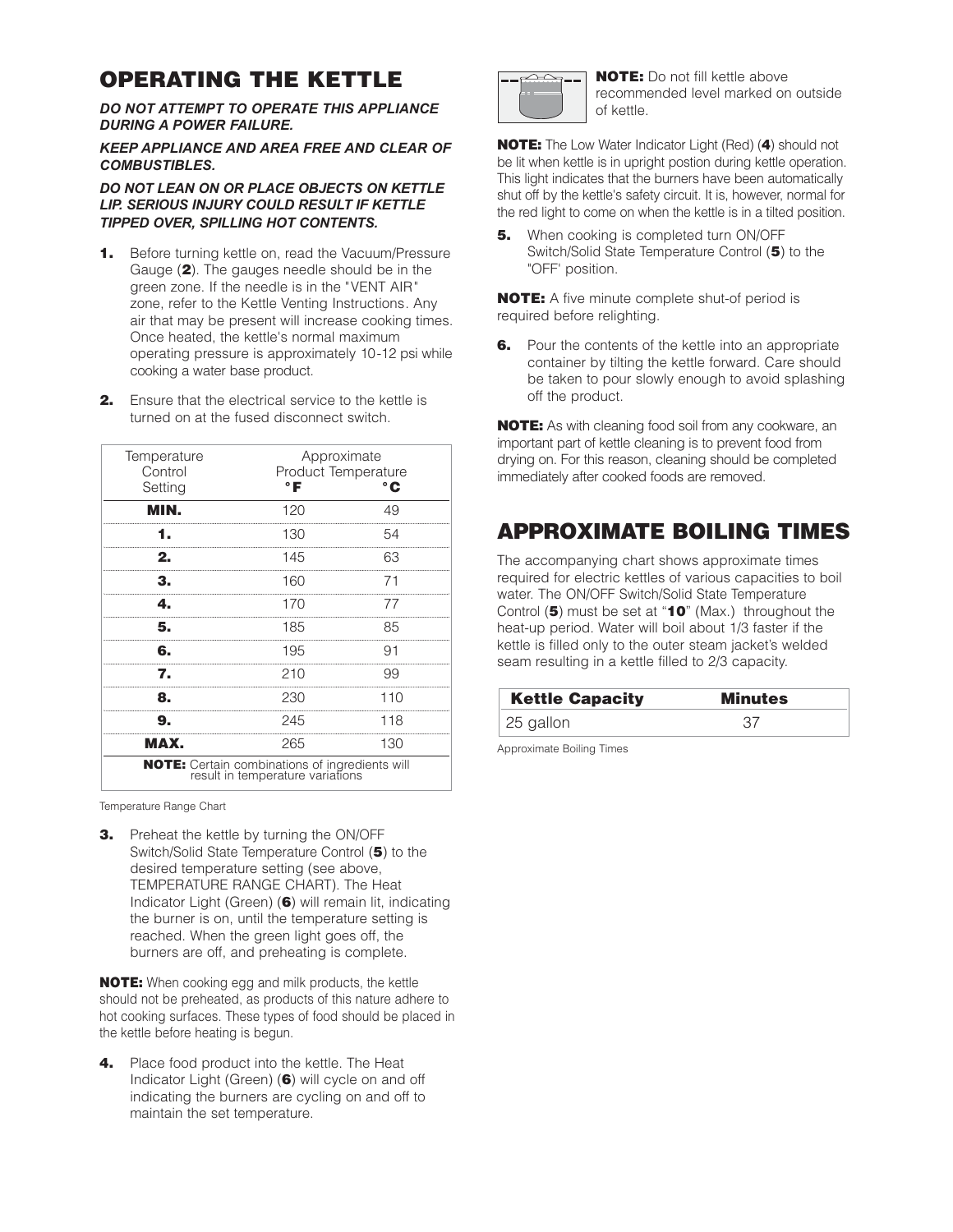# **CLEANING INSTRUCTIONS**



**CAUTION SURFACES MAY BE EXTREMELY HOT!**

## **CARE AND CLEANING**

Cooking equipment must be cleaned regularly to maintain its fast, efficient cooking performance and to ensure its continued safe, reliable operation. The best time to clean is shortly after each use (allow unit to cool to a safe temperature).

### **WARNINGS**



 $\Rightarrow$  Do not use detergents or cleansers that are chloride based or contain quaternary salt.

**Chloride Cleaners**



 $\Rightarrow$  Do not use a metal bristle brush or scraper.



 $\Rightarrow$  Steel wool should never be used for cleaning the stainless steel.

**High Pressure Spray Hose**

 $\Rightarrow$  Unit should never be cleaned with a high pressure spray hose.

**Stagnant Water**

 $\Rightarrow$  Do not leave water sitting in unit when not in use.

## **CLEANING INSTRUCTIONS**

- **1.** Turn unit off.
- **2.** Remove drain screen (if applicable). Thoroughly wash and rinse the screen either in a sink or a dishwasher.
- **3.** Prepare a warm water and mild detergent solution in the unit.
- **4.** Remove food soil using a nylon brush.
- **5.** Loosen food which is stuck by allowing it to soak at a low temperature setting.
- **6.** Drain unit.
- **7.** Rinse interior thoroughly.
- **8.** If the unit is equipped with a Tangent Draw-Off Valve, clean as follows:
	- **a)** Disassemble the draw-off valve first by turning the valve knob counter-clockwise, then turning the large hex nut counter-clockwise until the valve stem is free of the valve body.
	- **b)** In a sink, wash and rinse the inside of the valve body using a nylon brush.
	- **c)** Use a nylon brush to clean tangent draw-off tube.
	- **d)** Rinse with fresh water.
	- **e)** Reassemble the draw-off valve by reversing the procedure for disassembly. The valve's hex nut should be hand tight only.
- **9.** If the unit is equipped with a **Butterfly Valve**, clean as follows:
	- **a)** Place valve in open position.
	- **b)** Wash using a warm water and mild detergent solution.
	- **c)** Remove food deposits using a nylon brush.
	- **d)** Rinse with fresh water.
	- **e)** Leave valve open when unit is not in use.
- **10.** Using mild soapy water and a damp sponge, wash the exterior, rinse, and dry.

#### **NOTES**

- $\Rightarrow$  For more difficult cleaning applications one of the following can be used: alcohol, baking soda, vinegar, or a solution of ammonia in water.
- $\Rightarrow$  Leave the cover off when the kettle is not in use.
- $\Rightarrow$  For more detailed instructions refer to the Nafem Stainless Steel Equipment Care and Cleaning manual (supplied with unit).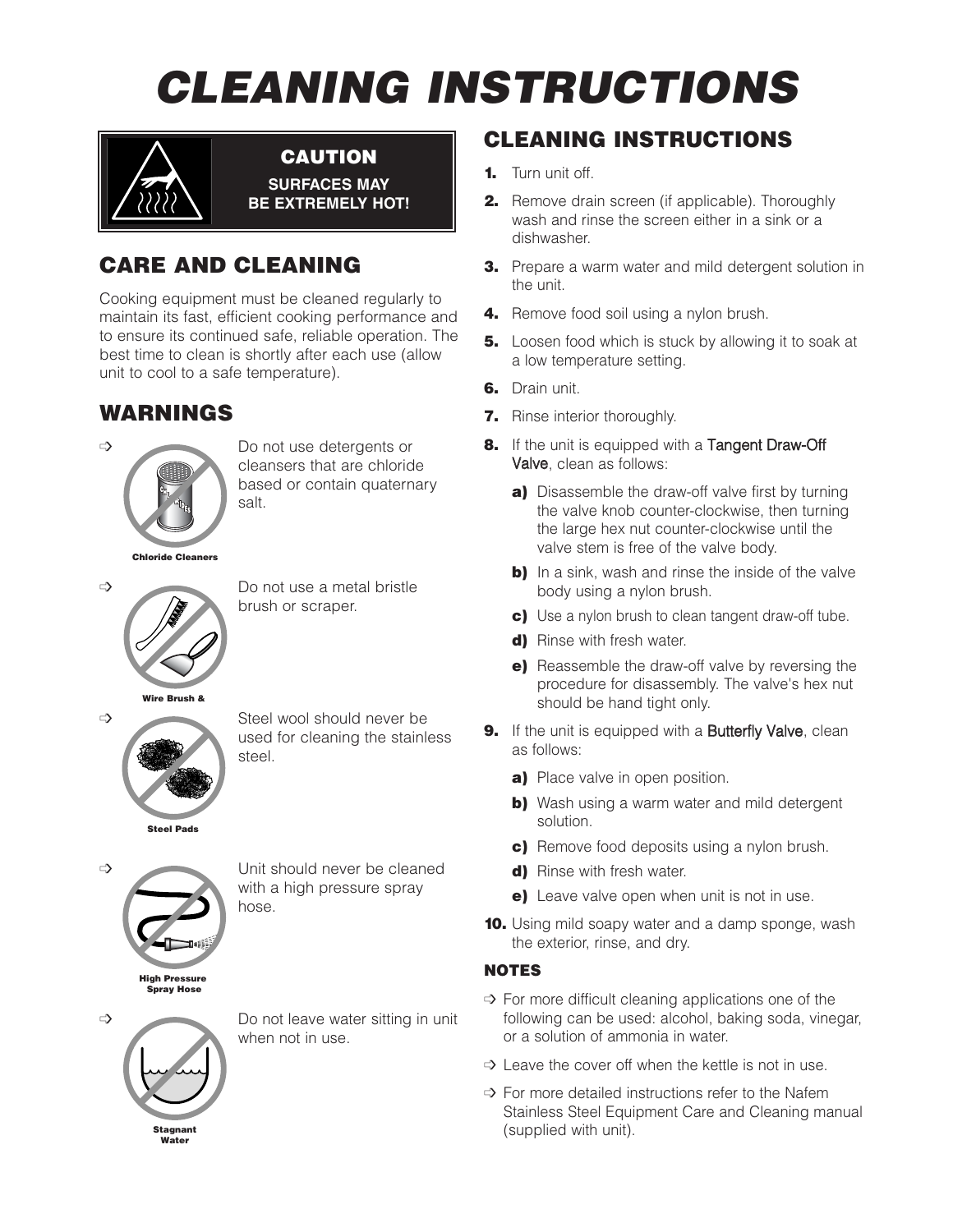# **STAINLESS STEEL EQUIPMENT CARE AND CLEANING**

(Suppied courtesy of Nafem. For more information visit their web site at www.nafem.org)

#### **Contrary to popular belief, stainless steels ARE susceptible to rusting.**

Corrosion on metals is everywhere. It is recognized quickly on iron and steel as unsightly yellow/orange rust. Such metals are called "active" because they actively corrode in a natural environment when their atoms combine with oxygen to form rust.

Stainless steels are passive metals because they contain other metals, like chromium, nickel and manganese that stabilize the atoms. 400 series stainless steels are called ferritic, contain chromium, and are magnetic; 300 series stainless steels are called austenitic, contain chromium and nickel; and 200 series stainless, also austenitic, contains manganese, nitrogen and carbon. Austenitic types of stainless are not magnetic, and generally provide greater resistance to corrosion than ferritic types.

With 12-30 percent chromium, an invisible passive film covers the steel's surface acting as a shield against corrosion. As long as the film is intact and not broken or contaminated, the metal is passive and stain-less. If the passive film of stainless steel has been broken, equipment starts to corrode. At its end, it rusts.

#### **Enemies of Stainless Steel**

There are three basic things which can break down stainless steel's passivity layer and allow corrosion to occur.

- **1.** Mechanical abrasion
- **2.** Deposits and water
- **3.** Chlorides

**Mechanical abrasion** means those things that will scratch a steel surface. Steel pads, wire brushes and scrapers are prime examples.

**Water** comes out of the faucet in varying degrees of hardness. Depending on what part of the country you live in, you may have hard or soft water. Hard water may leave spots, and when heated leave deposits behind that if left to sit, will break down the passive layer and rust stainless steel. Other deposits from food preparation and service must be properly removed.

**Chlorides** are found nearly everywhere. They are in water, food and table salt. One of the worst chloride perpetrators can come from household and industrial cleaners.

#### **So what does all this mean? Don't Despair!**

Here are a few steps that can help prevent stainless steel rust.

**1.** Use the proper tools.

When cleaning stainless steel products, use non-abrasive tools. Soft cloths and plastic scouring pads will not harm steel's passive layer. Stainless steel pads also can be used but the scrubbing motion must be in the direction of the manufacturers' polishing marks.

**2.** Clean with the polish lines.

Some stainless steel comes with visible polishing lines or "grain." When visible lines are present, always scrub in a motion parallel to the lines. When the grain cannot be seen, play it safe and use a soft cloth or plastic scouring pad.

**3.** Use alkaline, alkaline chlorinated or non-chloride containing cleaners.

While many traditional cleaners are loaded with chlorides, the industry is providing an ever-increasing choice of non-chloride cleaners. If you are not sure of chloride content in the cleaner used, contact your cleaner supplier. If your present cleaner contains chlorides, ask your supplier if they have an alternative. Avoid cleaners containing quaternary salts; it also can attack stainless steel and cause pitting and rusting.

**4.** Treat your water.

Though this is not always practical, softening hard water can do much to reduce deposits. There are certain filters that can be installed to remove distasteful and corrosive elements. To insure proper water treatment, call a treatment specialist.

#### **5.** Keep your food equipment clean.

Use alkaline, alkaline chlorinated or non-chloride cleaners at recommended strength. Clean frequently to avoid build-up of hard, stubborn stains. If you boil water in stainless steel equipment, remember the single most likely cause of damage is chlorides in the water. Heating cleaners that contain chlorides have a similar effect.

#### **6.** Rinse, rinse, rinse.

If chlorinated cleaners are used, rinse and wipe equipment and supplies dry immediately. The sooner you wipe off standing water, especially when it contains cleaning agents, the better. After wiping equipment down, allow it to air dry; oxygen helps maintain the stainless steel's passivity film.

- **7.** Never use hydrochloric acid (muriatic acid) on stainless steel.
- **8.** Regularly restore/passivate stainless steel.

#### **Recommended cleaners for specific situations**

| Job                                            | <b>Cleaning Agent</b>                  | <b>Comments</b>                   |
|------------------------------------------------|----------------------------------------|-----------------------------------|
| Routine cleaning                               | Soap, ammonia,<br>detergent, Medallion | Apply with cloth or sponge        |
| Fingerprints & smears                          | Arcal 20, Lac-O-Nu<br>Ecoshine         | Provides barrier film             |
| Stubborn stains &<br>discoloration             | Cameo, Talc, Zud,<br>First Impression  | Rub in direction of polish lines  |
| Grease & fatty acids,<br>blood, burnt-on-foods | Easy-off, De-Grease<br>It Oven Aid     | Excellent removal on all finishes |
| Grease & oil                                   | Any good<br>commercial detergent       | Apply with sponge or cloth        |
| Restoration/Passivation                        | Benefit, Super Sheen                   |                                   |

#### **Review**

- **1.** Stainless steels rust when passivity (film-shield) breaks down as a result of scrapes, scratches, deposits and chlorides.
- **2.** Stainless steel rust starts with pits and cracks.
- **3.** Use the proper tools. Do not use steel pads, wire brushes or scrapers to clean stainless steel.
- **4.** Use non-chlorinated cleaners at recommended concentrations. Use only chloride- free cleaners.
- **5.** Soften your water. Use filters and softeners whenever possible.
- **6.** Wipe off cleaning agent(s) and standing water as soon as possible. Prolonged contact causes eventual problems.

To learn more about chloride-stress corrosion and how to prevent it, contact the equipment manufacturer or cleaning materials supplier.

Developed by Packer Engineering, Naperville, Ill., an independent testing laboratory.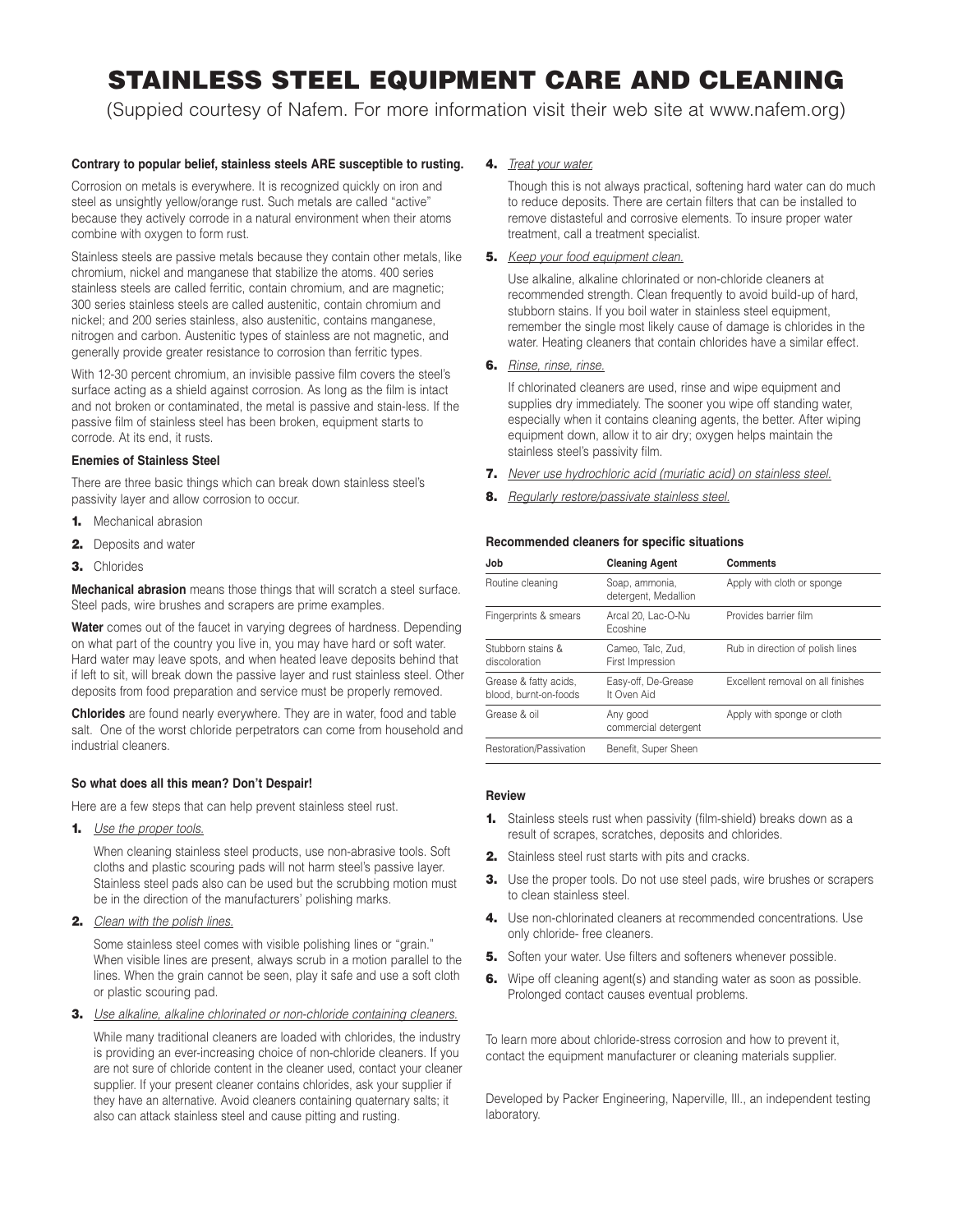# **MAINTENANCE**

*ALL SERVICE MUST BE PERFORMED BY A QUALIFIED SERVICE TECHNICIAN.*

## **IMPORTANT!**

#### **ENSURE KETTLE IS AT ROOM TEMPERATURE AND PRESSURE GAUGE IS SHOWING ZERO OR LESS PRESSURE PRIOR TO REMOVING ANY FITTINGS**.

Cleveland Range equipment requires little preventative maintenance. We do however provide the following chart as a guideline for inspection and maintenance to keep your unit functioning at 100%.

## **INSPECTION AND MAINTENANCE CHECKLIST**

The following check should be completed every six months or more frequently if unit is in a high volume facility.

**WARNING**: It is imperative that damaged seals be repaired immediately to prevent equipment failure and/or damage.

| <b>ITEM</b>                                         | <b>CHECK</b>                                                                                                                                                           |
|-----------------------------------------------------|------------------------------------------------------------------------------------------------------------------------------------------------------------------------|
| <b>HAND WHEEL</b> (tilting models only)             | Check hand wheel for tightness. If loose tighten allen screw.                                                                                                          |
| <b>LUBRICATION</b> (tilting models only)            | Check that kettle tilts smoothly. Grease trunnion housings and<br>gear/worm assembly every three months as<br>recommended in LUBRICATION PROCEDURE.                    |
| <b>GEAR/WORM</b>                                    | Inspect for play. Tighten Allen screws if required.                                                                                                                    |
| <b>PRESSURE GAUGE</b>                               | Check that the gauge does not have moisture on its inside face.<br>Replace if moisture is present.                                                                     |
|                                                     | Check that the gauge shows a vacuum (needle is well into the Green<br>zone) when cold and shows between 25-40 psi when unit is hot. If not<br>follow VACUUM LEAK TEST. |
| <b>PRESSURE RELIEF VALVE</b>                        | Check pressure relief valve as described in PRESSURE RELIEF VALVE<br><b>TESTING PROCEDURE.</b>                                                                         |
| <b>TEMPERATURE CHECK</b>                            | Following the CALIBRATING PROCEDURE, check the inner kettle<br>surface temperature with a digital surface thermometer and adjust if<br>required.                       |
| <b>ON/OFF SWITCH/</b><br><b>TEMPERATURE CONTROL</b> | Check for damage. Replace if necessary.                                                                                                                                |
| <b>SPRING ASSIST COVER</b>                          | Check cover is tightly secured to handle and insure spring is holding<br>cover up - adjust if required. Refer to HINGE ADJUSTMENT<br>INSTRUCTIONS.                     |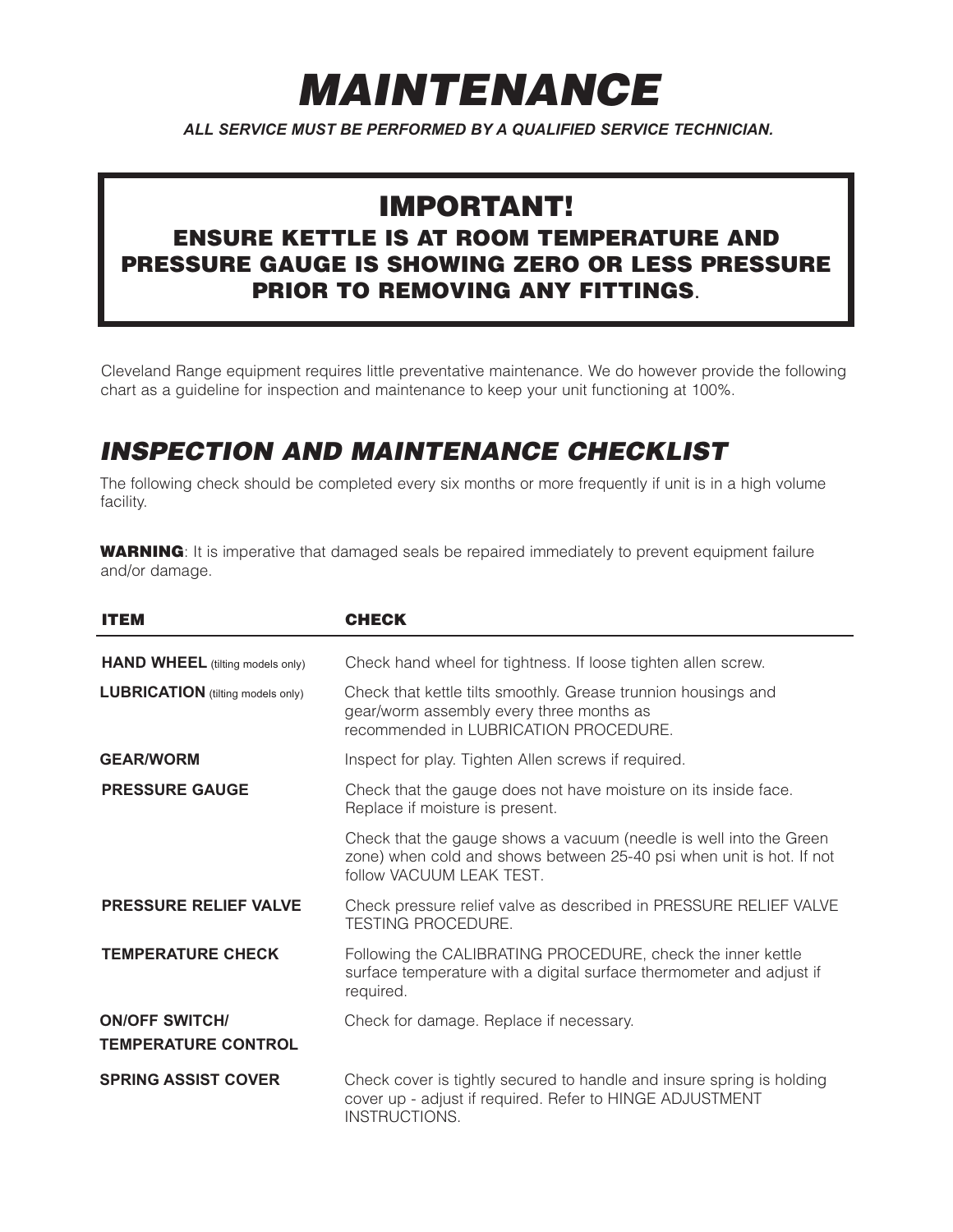# **SAFETY INSPECTION CHECKLIST**-

TILTING MODELS (pg. 1 of 2)

Regular inspection and maintenance of units is essential to obtain trouble free and safe operation of equipment. Inspections must include testing of the pressure relief valve and checks of the operating system to insure that it has not been altered.

#### **No safety features designed into the equipment should ever be tampered with**.

Tampering with or bypassing controls is a very dangerous practice and unfortunately we have seen several cases of this. Following is a short list of the most common and the most dangerous alterations performed on kettles.



This illustrations show the correct configuration of a factory installed Safety Valves.

#### **Any modifications are unacceptable.**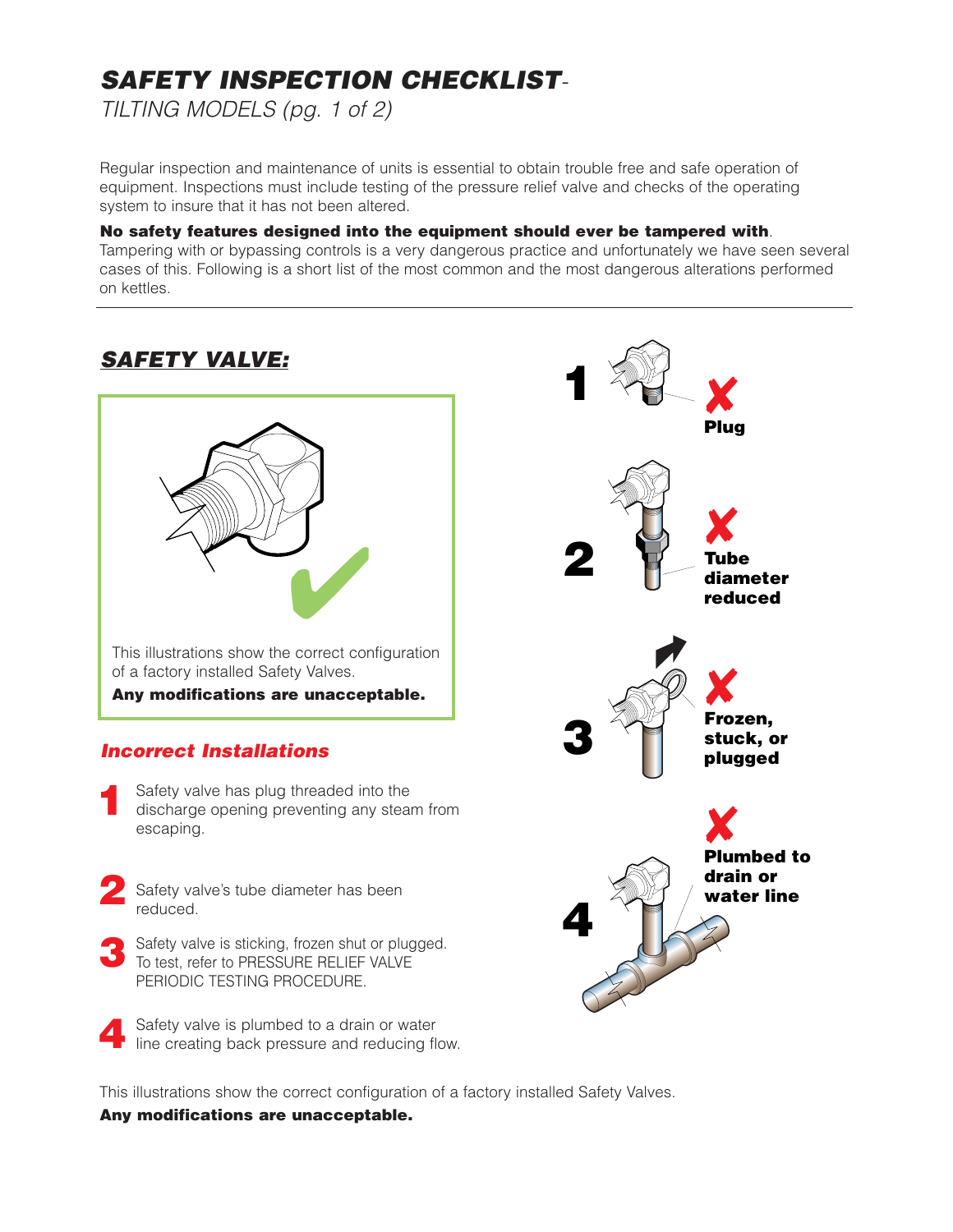## **SAFETY INSPECTION CHECKLIST**-

TILTING MODELS (pg. 2 of 2)

## **SAFETY THERMOSTAT:**





#### **Low Water Level Probe:**